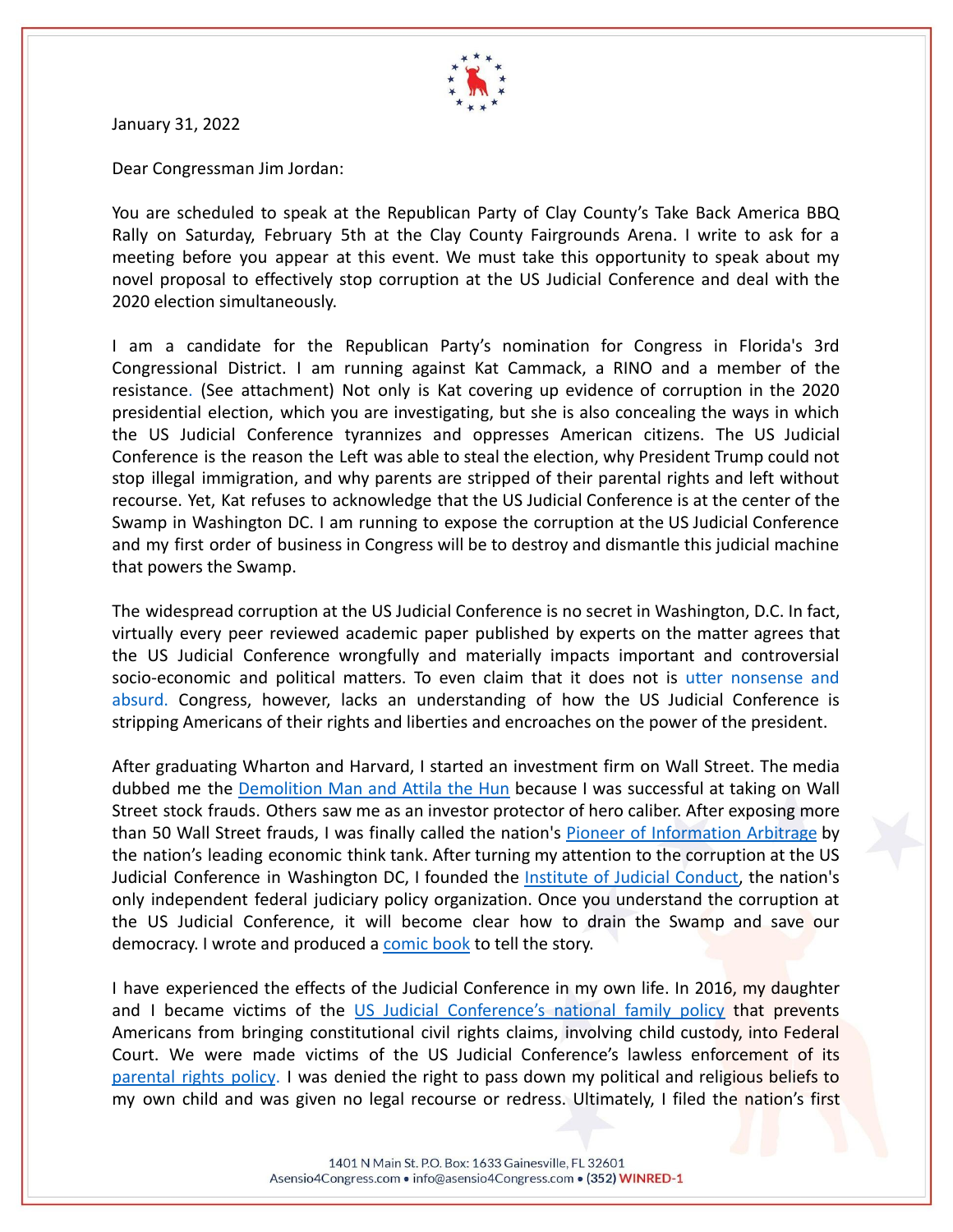

criminal indifference to parental rights action against the federal government. My matter is now before the US Judicial Conference, which is composed of the nation's 13 chiefs of the 13 US Judicial Councils and the presiding officer of the US Judicial Conference. My filing exposes how these 14 federal government officials fabricate and enforce policies without any democratic oversight.

My personal experience led me to [investigate](https://secureservercdn.net/192.169.220.245/u5t.2b0.myftpupload.com/wp-content/uploads/2021/06/ANNEX-1-SDNY-218.pdf) the myriad ways the US Judicial Conference harms democracy. I discovered it was the US Judicial Conference that undermined President Trump and eventually allowed the Left to steal the election. The Judicial Conference made it impossible for Trump to reverse the Left's Open Border policy. This went to the extent of using fabricated allegations that President Trump was a racist to prevent the reinstatement of a citizenship question on the 2020 Census and enjoining the rescission of DACA nationwide. The Democrats then ended negotiations on immigration legislation. The Judicial Conference shut down any investigation into election fraud and ensured that all Federal judges shut down challenges to the certification of electoral college votes.

I also discovered how former US Attorney General William P. Barr and former Chief White House Counsel Pat Cipollone controlled Trump's federal judiciary policy and his actions under the 'take care of law' clause. Yet they acted with submissiveness towards the US Judicial Conference and undermined President Trump. Barr, Cipollone, and their allies such as Leonard Leo, Steve Calabresi, and Ed Wheelan effectively joined the Left and refused to address the corruption at the US Judicial Conference. They consented to how the US Judicial Conference encouraged judges to ignore law and use open border and Woke policies to rule. Barr wrongfully deferred to the US Judicial Conference's lawlessness before, during, and after the election, as if these judges somehow possessed powers that only belong in the hands of the American people.

Kat Cammack is intentionally covering up the role of the US Judicial Conference in maintaining the Swamp in Washington DC. She refuses to face me, discuss it, or even acknowledge it – which makes her just as culpable of engaging in a cover up. Demolishing the Swamp's machinery begins with speaking about it. Kat will not, but I will. If we do not deal with the US [Judicial](https://judicialconduct.org/is-barr-wrongfully-deferential-to-roberts/) [Conference](https://judicialconduct.org/is-barr-wrongfully-deferential-to-roberts/) matter, Barr's guidance and opinions will continue to impair your investigation and Trump's decision making.

The truth is that Kat is not just covering up corruption in the election but also the unholy and unbearably ruthless corruption occurring at the US Judicial Conference. I pray you take this opportunity to join me in exposing the greatest source of government corruption in the federal government: the United States Judicial Conference.

## Sincerely, Manuel P. Asensio

Manuel P. Asensio Candidate for Republican Congressional Nomination

> 1401 N Main St. P.O. Box: 1633 Gainesville, FL 32601 Asensio4Congress.com · info@asensio4Congress.com · (352) WINRED-1